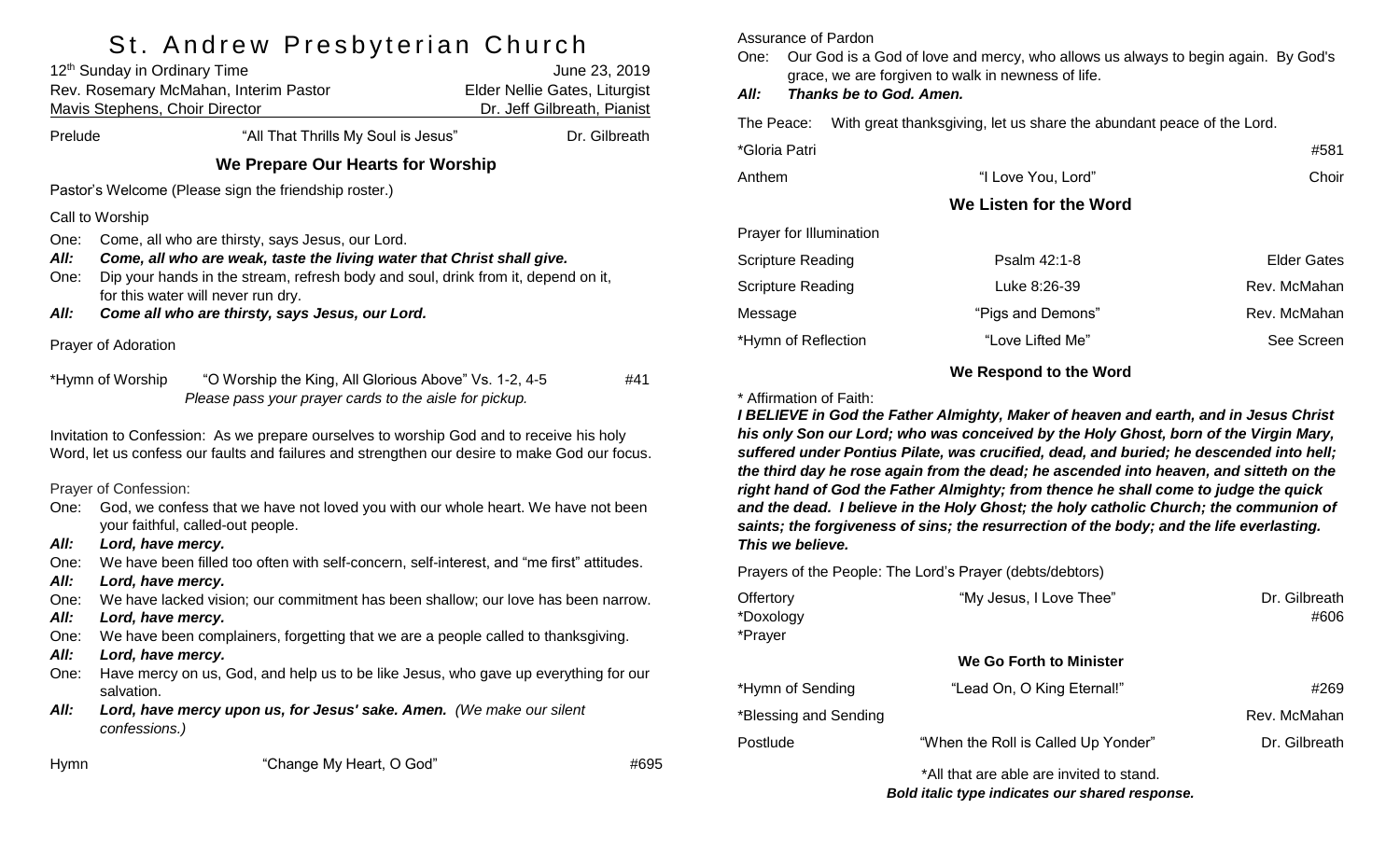### *To Our Visitors & Guests:*

Welcome! It is a blessing to have you in worship with us today. We warmly invite your participation in the worship, fellowship, and ministry of this congregation where everyone is welcome as God's child. The pastor is available to answer any questions you might have after worship or by email or phone. There is a place for you here, and we are delighted to have you with us today.

From Pastor Rosemary: Ordinary Time

The Liturgical (Church) Calendar which we, along with several other denominations follow, seems to have begun as early as the  $2<sup>nd</sup>$  century, when Easter became the first feast day put on a calendar. Today, we have five major seasons: Advent, Christmas, Epiphany, Lent, and Easter, along with special feast days, such as Pentecost. However, another very important season continues as soon as Pentecost is over: the season of Ordinary Time, which we will be in until the first Sunday of Advent. It began after the feast of the Baptism of the Lord back in January until Lent, and now is back in full swing.

So, ordinary time sounds kind of boring, doesn't it? Green stoles, green paraments. Is there nothing to look forward to until December? Not at all. Ordinary time simply means we go about the ordinary (and "extraordinary") business of following Christ's "ordinary" ministry that he was about for three years, and in doing so, we focus on our own maturity and growth in Jesus Christ, as Paul puts it in Ephesians 4: "As a prisoner for the Lord, then, I urge you to live a life worthy of the calling you have received. **<sup>2</sup>** Be completely humble and gentle; be patient, bearing with one another in love. **<sup>3</sup>** Make every effort to keep the unity of the Spirit through the bond of peace. **<sup>4</sup>** There is one body and one Spirit, just as you were called to one hope when you were called; **<sup>5</sup>** one Lord, one faith, one baptism; <sup>6</sup> one God and Father of all, who is over all and through all and in all." So, let's get to work being ordinary!

# Welcome to



# *"Growing in Faith; Sharing the Good News; Living in God's Love."*

June 23, 2019

Rev. Rosemary McMahan, Interim Pastor 3310 Danville Rd. SW Decatur, AL 35603 Office: (256) 355-6310 [churchoffice@standrewdecatur.org](mailto:churchoffice@standrewdecatur.org) pastor@standrewdecatur.org [www.standrewdecatur.org](http://www.standrewdecatur.org/)

An audio and written copy of each week's sermon is available on the website at [www.standrewdecatur.org.](http://www.standrewdecatur.org/)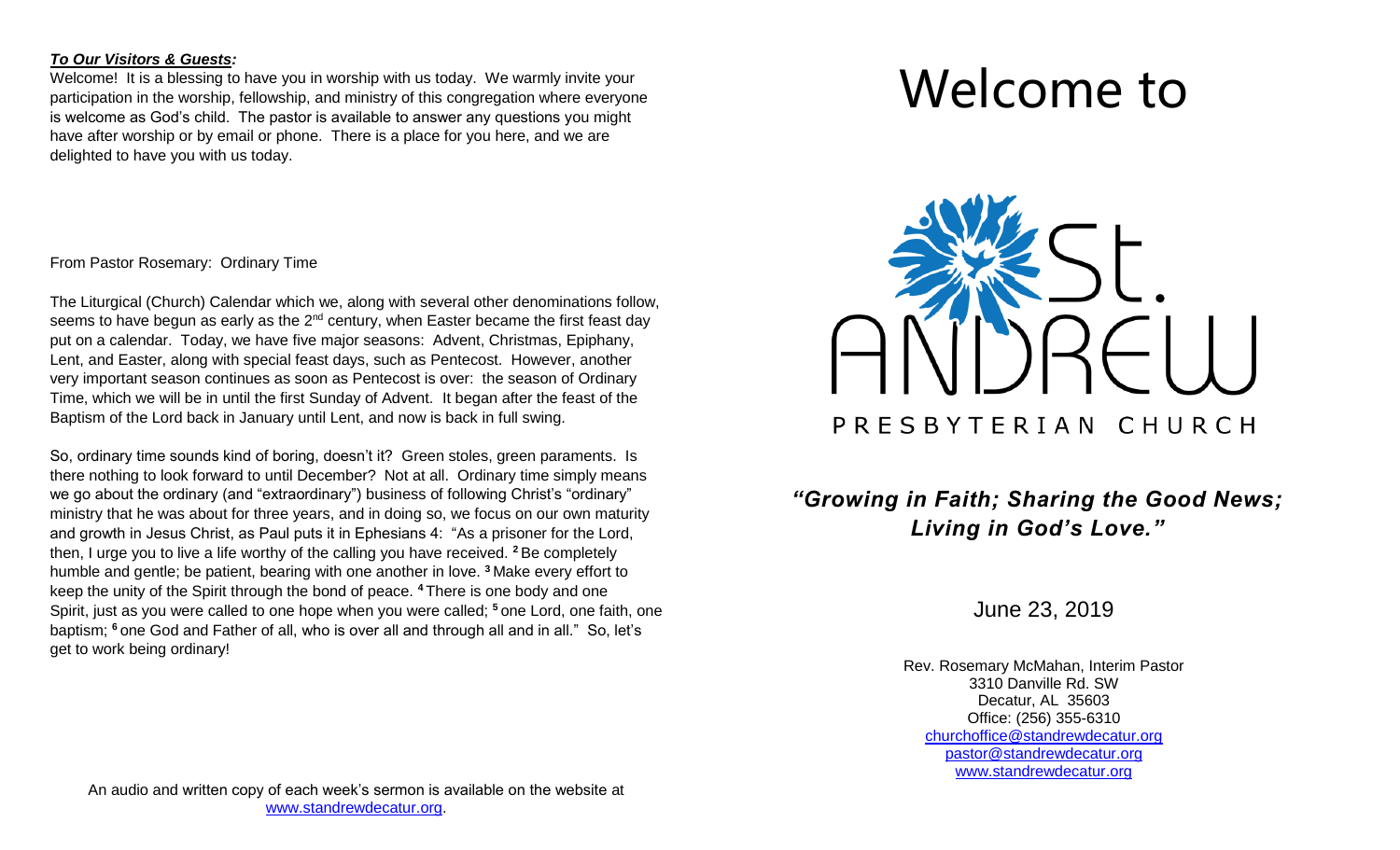## *Scripture Reading B.J. Breeding: Psalm 42:1-8*

As a deer longs for flowing streams, so my soul longs for you, O God. My soul thirsts for God, for the living God. When shall I come and behold the face of God? My tears have been my food day and night, while people say to me continually, "Where is your God?" These things I remember, as I pour out my soul: how I went with the throng, and led them in procession to the house of God, with glad shouts and songs of thanksgiving, a multitude keeping festival. Why are you cast down, O my soul, and why are you disquieted within me? Hope in God; for I shall again praise him, my help and my God. My soul is cast down within me; therefore I remember you from the land of Jordan and of Hermon, from Mount Mizar. Deep calls to deep at the thunder of your cataracts; all your waves and your billows have gone over me. By day the LORD commands his steadfast love, and at night his song is with me, a prayer to the God of my life.

## *Scripture Reading Rev. McMahan: Luke 8:26-39*

Then they arrived at the country of the Gerasenes, which is opposite Galilee. As he stepped out on land, a man of the city who had demons met him. For a long time he had worn no clothes, and he did not live in a house but in the tombs. When he saw Jesus, he fell down before him and shouted at the top of his voice, "What have you to do with me, Jesus, Son of the Most High God? I beg you, do not torment me"- for Jesus had commanded the unclean spirit to come out of the man. (For many times it had seized him; he was kept under guard and bound with chains and shackles, but he would break the bonds and be driven by the demon into the wilds.)

Jesus then asked him, "What is your name?" He said, "Legion"; for many demons had entered him. They begged him not to order them to go back into the abyss. Now there on the hillside a large herd of swine was feeding; and the demons begged Jesus to let them enter these. So he gave them permission. Then the demons came out of the man and entered the swine, and the herd rushed down the steep bank into the lake and was drowned. When the swineherds saw what had happened, they ran off and told it in the city and in the country. Then people came out to see what had happened, and when they came to Jesus, they found the man from whom the demons had gone sitting at the feet of Jesus, clothed and in his right mind. And they were afraid. Those who had seen it told them how the one who had been possessed by demons had been healed. Then all the people of the surrounding country of the Gerasenes asked Jesus) to leave them; for they were seized with great fear. So he got into the boat and returned. The man from whom the demons had gone begged that he might be with him; but Jesus sent him away, saying, "Return to your home, and declare how much God has done for you." So he went away, proclaiming throughout the city how much Jesus had done for him.

### *"Love Lifted Me"*

I was sinking deep in sin Far from the peaceful shore, Very deeply stained within Sinking to rise no more;